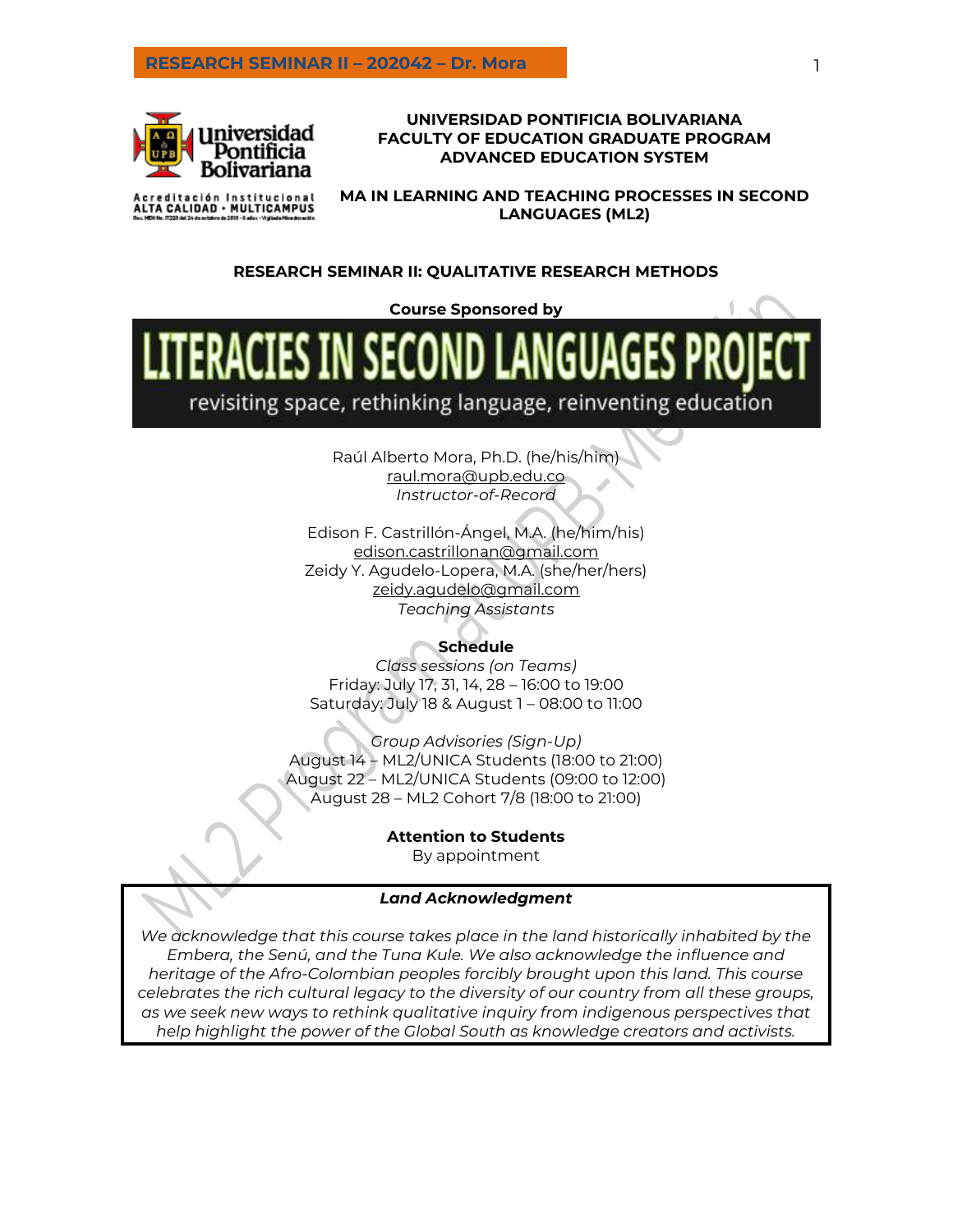### **Course Overview**

Designing a qualitative study is an ongoing and iterative process throughout. Defining and refining one's project is something that will happen until the final version is ready to submit to examiners or reviewers, depending on the outlet. There is a constant need to read and reread the literature on the topic and later, one's data during the analysis and interpretation cycles. There are plenty of moments of writing and rewriting that also make part of the endeavor. One of those sections that brings the ongoing and iterative within is profiling your research methodology. During this process, researchers have to make decisions about where to do the study and with whom to work (key informants, participants, etc.). Researchers also have to decide the kinds of data they will collect, whether they will visit sites, talk to people, collect documents and samples from classroom activities, record audio and video materials, or seek information online. In addition, researchers need to find how they will make sense of the data they collected, or what we call analyze and interpret the data as the basis for the narratives that will comprise one's findings and implications. All the methodological considerations also need to be articulated with the problem, research question, conceptual framework, and literature review, as these sections help inform those decisions and the methodological considerations also involve revising the initial ideas to find a good balance across your research project.

This course, which is the second course in the formative research sequence of the research cycle, provides students with some foundational elements to write their methodology chapter for their thesis. The course builds from the initial proposals students have created to decide those issues related to data collection, participant selection, and data analysis to ensure they have a fully fleshed-out proposal by the end of the course. Having a full proposal ready is important to help students find their future thesis directors and they can make the transition to their thesis work as smoothly as possible.

Research Seminar II, as is the case of most courses you will take in the program, is conceived as a survey course. Throughout this course, you will discuss key concepts and authors related to qualitative research and research design. In that sense, it is imperative that you confer with your instructor to seek further readings to expand the contents and debates in which we will engage in our on-site and virtual sessions.

You are strongly encouraged to bring your experiences and previous work as researchers to class and incorporate them as part of our discussions, considering the reflexive nature of this course. Courses in our program draw heavily from Bourdieu's idea of reflexivity (Bourdieu & Wacquant, 1992; Mora, 2011, 2012a, 2014) as the collective process of returning generated knowledge to the realities of our context. Therefore, you should always consider the sessions as spaces to reflect on how we as practitioners can use research as a viable means to improve the quality of second language learning and teaching in the local context of our schools in Medellín and Colombia.

All sessions will work under a seminar format, where will we discuss the different readings that we are sharing in order to create more knowledge as the result of every session.

## **Competences the Course will Promote**

- I adapt the foundational underpinnings of the different research approaches to the specific context of the research problem to be developed.
- **I** determine how different research methodologies and approaches converge in the methodological design of a thesis proposal.
- I produce a thesis proposal that articulates conceptual and methodological elements for the presentation of a research problem.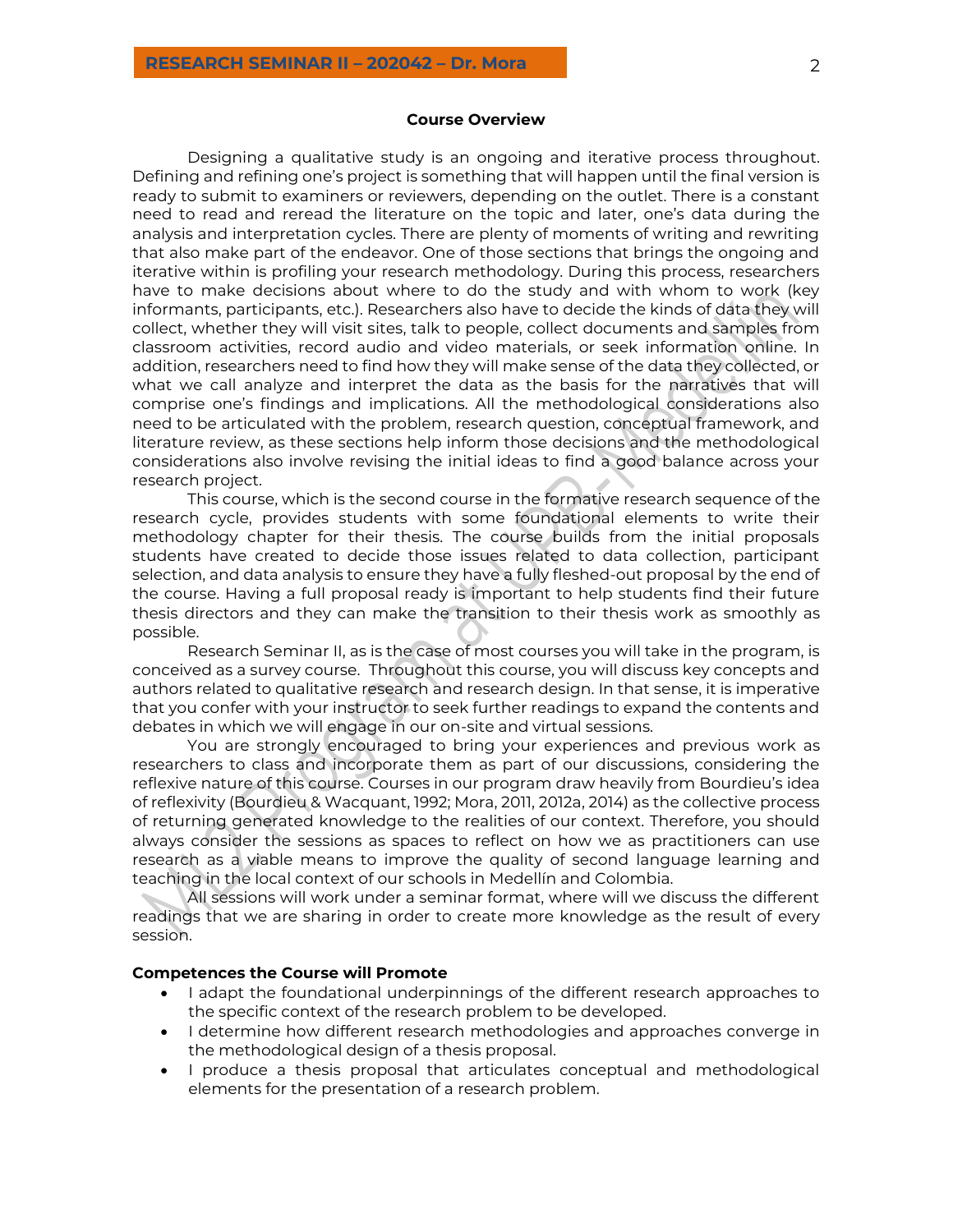• I organize procedures to design my fieldwork with ethical principles about human subjects caring.

#### **Classwork in This Course**

Based on the schedule organization at ML2, we will have six class sessions via Microsoft Teams and six independent work sessions:

- Class sessions (via Teams): These are the sessions where we will discuss conceptual and practical matters regarding the research design of your proposals. For each session, there are a series of readings. Assume the readings mostly as follow-up materials that you can use to support the class discussions and as references for your own proposals. The course instructor has selected the readings and media to reflect recent trends in qualitative research and some key authors in qualitative methodology.
- Independent Work Sessions: You will use the independent work sessions to work on different sections of your proposals. We will also devote time in the last three dates for the independent sessions to meet and discuss your proposals in more detail. We will meet under the study group methodology, where I will meet 3 students during one hour to talk about your projects. I strongly recommend learning about your compadres' ideas and make groups that share some conceptual or methodological similarities.

#### **Assignments**

We will have two assignments for this class. Each assignment intends to support your MA thesis proposal and the thesis altogether. Therefore, you should develop them thoroughly and carefully. You will write them all as Google Documents (please do not upload PDF or Word files) and will save them in your personal folder. For these assignments, make sure to format them according to the APA style manual (7<sup>th</sup> Edition) and ensure that all documents are properly formatted and proofread for grammar and spelling.

### *The* **Research Journal** *as Part of the Assignments***.**

As a researcher, research educator, and writer, I strongly believe in an old-school and new-school mix of learning to do and write research (Mora, 2017). As adviser, I have a long-standing tradition of asking my students to buy a fancy notebook and fancy pen combo as part of learning the craft. For this course, I kindly ask you all to have a *thesis journal,* one that I hope you will use until the very end of this journey.

The thesis journal will be the place where you will draft your assignments, organize your thoughts, and collect all your summaries and notes prior to writing them in Word. For all assignments, you must provide evidence of these notes when submitting (just submit pictures of your notes as attachments).

### *Assignment 1: Virtual Fieldwork exercise (40%)*

Since this course focuses on research design, this activity is a hands-on experience related to fieldwork and team data collection (as well as team building). This time around, this will be a virtual exercise. In small groups (3-4 people), you will agree on making a virtual tour to a museum and checking out a street cam (you will find all relevant instructions in the handout for this activity). You should also meet and go over your notes and provide some collective interpretation (polyangulation) of your data. You will upload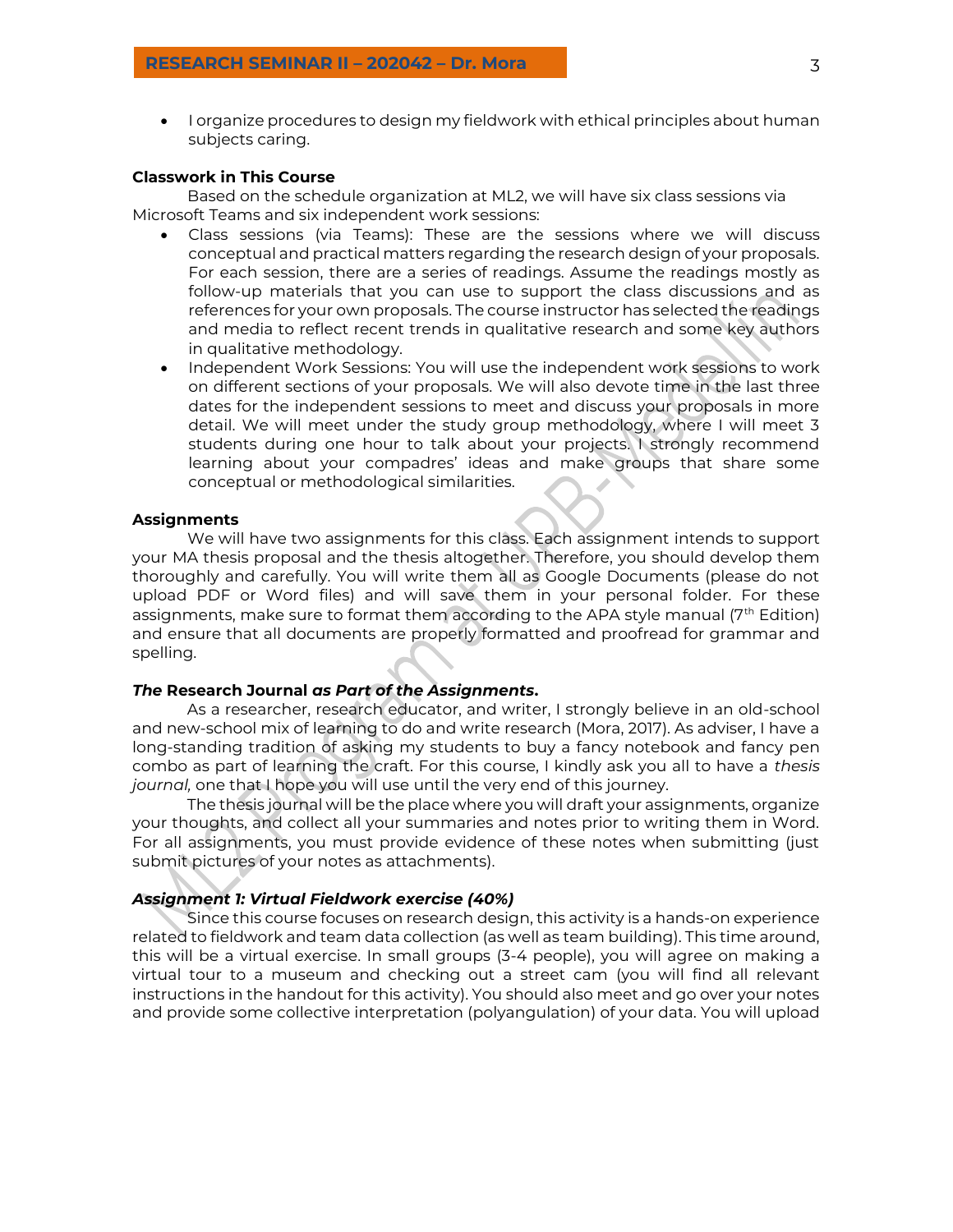your field notes, your interpretive notes and your reflexivity of the experience to Google Drive.

#### *Assignment 2: Full Draft of Research Proposal (60%)*

Students will submit a full version of their research proposal in preparation for the work with their thesis directors in Research Seminar III. The proposal will include an updated version of your statement of the problem, purpose of the study, and research question. You will also update your ideas for your conceptual framework and literature review and will write some ideas related to your methodology and timeline for the completion of your research study. The proposal should not be longer than 30 doublespaced pages (not including references) and should follow APA style ( $7<sup>th</sup>$  Ed.) guidelines. To prevent delays in assessment, please proofread very carefully your documents (we will be very demanding about this because this will be the version we will submit to your thesis directors as soon as the course is finished).

#### **Expectations**

#### *Classwork*

All students must be on time for each session. If, for some reason, you cannot be in class, please notify me as soon as possible. Make sure to talk to either your other classmates or me to make up for the work. As we are in the middle of very special circumstances due to the pandemic, we will set deadlines that you all can meet in due time. If you foresee a conflict, talk to me immediately so we can make proper arrangements. As I indicated in the Assignments section, you must submit your work directly on Google Drive. I will not accept any assignments via e-mail.

#### *Participation*

Since all of you are teachers and this is a graduate-level course, I expect a high degree of professionalism and ethical behavior from all of you. I expect all of you to be prepared to participate in every class. This includes reading the assigned readings and documents and bringing all required resources at all times. All of you should be prepared to raise questions and issues as the result of your reading and the interactions with your instructor *and* each other. If you disagree with any ideas in class, feel free to say so in a proper fashion. To me, the classroom is a community of learners and scholars. Respectful interactions are important for the success of the academic exercises in which we will engage.

#### *Methodology*

You will engage in class work for 6 hours every other Friday and Saturday, in addition to the time spent in the independent work sessions. You should also organize your schedules to ensure enough time to work on your research proposals.

# *Ethical Guidelines*

All assignments are to be original work. As a scholar, I abide by the highest standards of academic integrity, including strong stances against cheating and plagiarism. Guidelines against cheating and plagiarism in this course will follow any internal guidelines that UPB has set in place for academic integrity, as well as existing Colombian copyright legislation, such as Ley 23 de 1986, specifically Article 31 [\(http://www.cerlalc.org/documentos/colo23.htm\)](http://www.cerlalc.org/documentos/colo23.htm) and Ley 1032 de 2006 [\(http://www.unal.edu.co/dib/cip/pi\\_ley\\_1032\\_2006.html\)](http://www.unal.edu.co/dib/cip/pi_ley_1032_2006.html). Please make sure to get yourselves acquainted with these laws.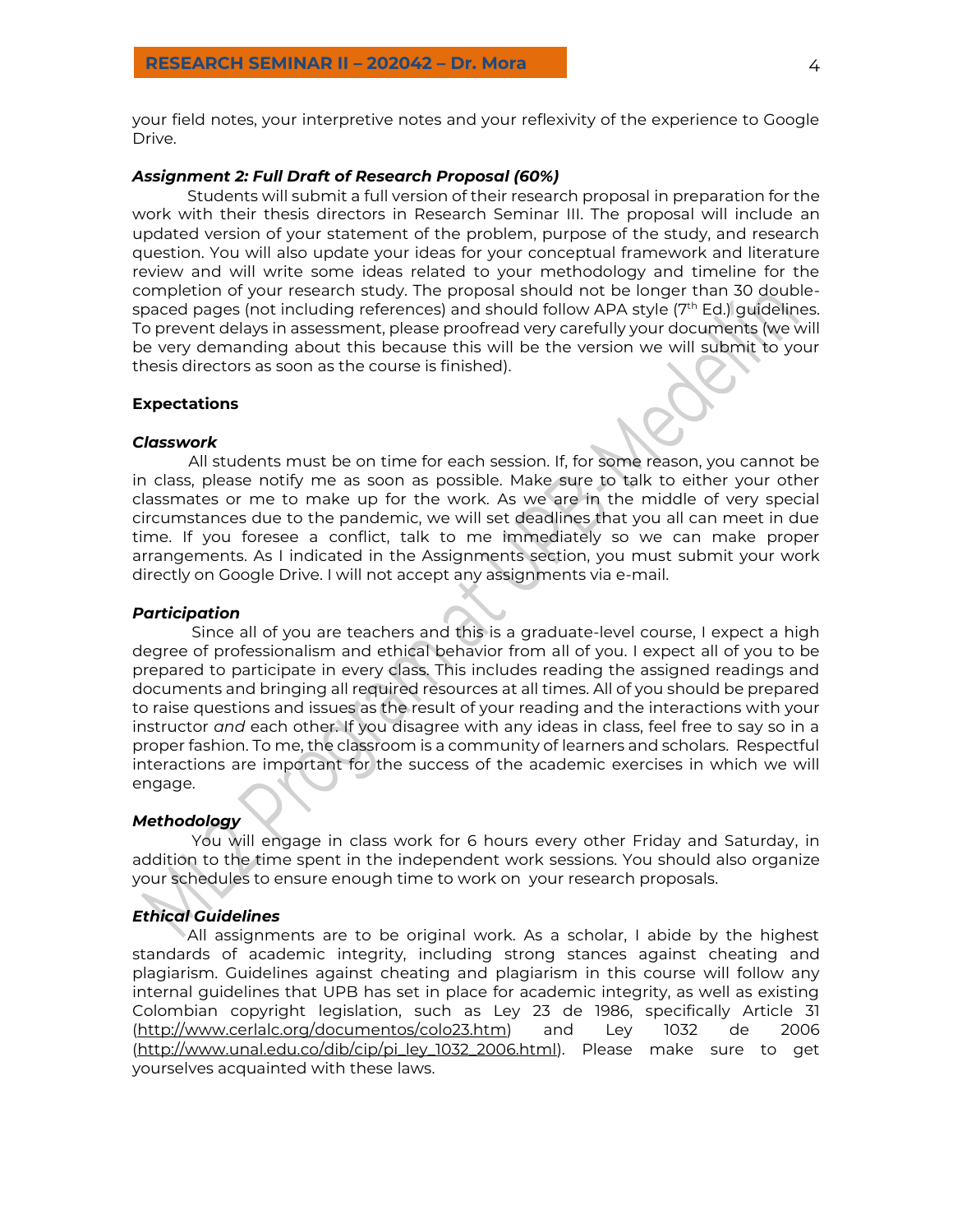### *Resources*

All the course resources will be available on Google Drive, as a space to socialize and share work with each other (NOTE: Any readings that may not appear in the folders, they are available online. Check the links in the citations). In addition to online resources, you are supposed to have a notebook/journal with you at all times (in addition to the Thesis Journal). We will do extensive note-taking during the course.

### **Class Schedule**

#### **Teams Session 1 – July 17**

**Revisiting the meaning of "Qualitative Research"**

#### *Readings*

- Creswell, J. W. (2016). 30 essential skills for the qualitative researcher. Thousand Oaks, CA: SAGE. (CHAPTER 1)
- Flick, U. (2014). An introduction to qualitative research (5<sup>th</sup> Ed.). SAGE. (CHAPTER 2)
- Leavy, P. (2017). Research design: Quantitative, qualitative, mixed methods, artsbased and community-based participatory research approaches. The Guilford Press. (CHAPTER 1)
- Saldaña, J. (2011). Fundamentals of qualitative research. Oxford University Press (CHAPTER 1)
- Stake, R. E. (2010). Qualitative research: Studying how things work. The Guilford Press. (CHAPTER 1)
- **What kind of fieldwork can I make when there is no "field"? An introduction to alternative research studies**

### *Methodological Readings*

- Breault, R. A. (2016). Emerging issues in duoethnography. International Journal of Qualitative Studies in Education, 29(6), 777-794. <https://doi.org/10.1080/09518398.2016.1162866>
- Castaño, W. (2020). Duoethnography. LSLP Micro-Papers, 78. [https://www.literaciesinl2project.org/uploads/3/8/9/7/38976989/lslp-micro](https://www.literaciesinl2project.org/uploads/3/8/9/7/38976989/lslp-micro-paper-78-duoethnography.pdf)[paper-78-duoethnography.pdf](https://www.literaciesinl2project.org/uploads/3/8/9/7/38976989/lslp-micro-paper-78-duoethnography.pdf) [Available Online]
- Cooper. H. M. (2004). Meta-analysis. In M. S. Lewis-Beck, A. Bryman, & T. F. Liao (Eds.), The SAGE Encyclopedia of Social Science Research Methods (pp.636- 639). SAGE.<https://doi.org/10.4135/9781412950589.n551>
- Ellis, C., Adams, T. E., & Bochner, A. P. (2011). Autoethnography: an overview. Historical Social Research, 36(4), 273-290. <https://doi.org/10.12759/hsr.36.2011.4.273-290>
- Holman Jones, S., Adams, T, & Ellis, C. (2013). Introduction: Coming to know autoethography as more than a method. In S. Holman Jones, T. E. Adams, and C. Ellis (Eds.), Handbook of Ethnography. Routledge.
- Mora, R. A. (2020). Critical literature review. LSLP Micro-Papers, 77. [https://www.literaciesinl2project.org/uploads/3/8/9/7/38976989/lslp-micro](https://www.literaciesinl2project.org/uploads/3/8/9/7/38976989/lslp-micro-paper-77-critical-literature-review.pdf)[paper-77-critical-literature-review.pdf](https://www.literaciesinl2project.org/uploads/3/8/9/7/38976989/lslp-micro-paper-77-critical-literature-review.pdf)
- Ramírez, N. (2020). Meta-analysis. LSLP Micro-Papers, 79. [https://www.literaciesinl2project.org/uploads/3/8/9/7/38976989/lslp-micro](https://www.literaciesinl2project.org/uploads/3/8/9/7/38976989/lslp-micro-paper-79-meta-analysis.pdf)[paper-79-meta-analysis.pdf](https://www.literaciesinl2project.org/uploads/3/8/9/7/38976989/lslp-micro-paper-79-meta-analysis.pdf)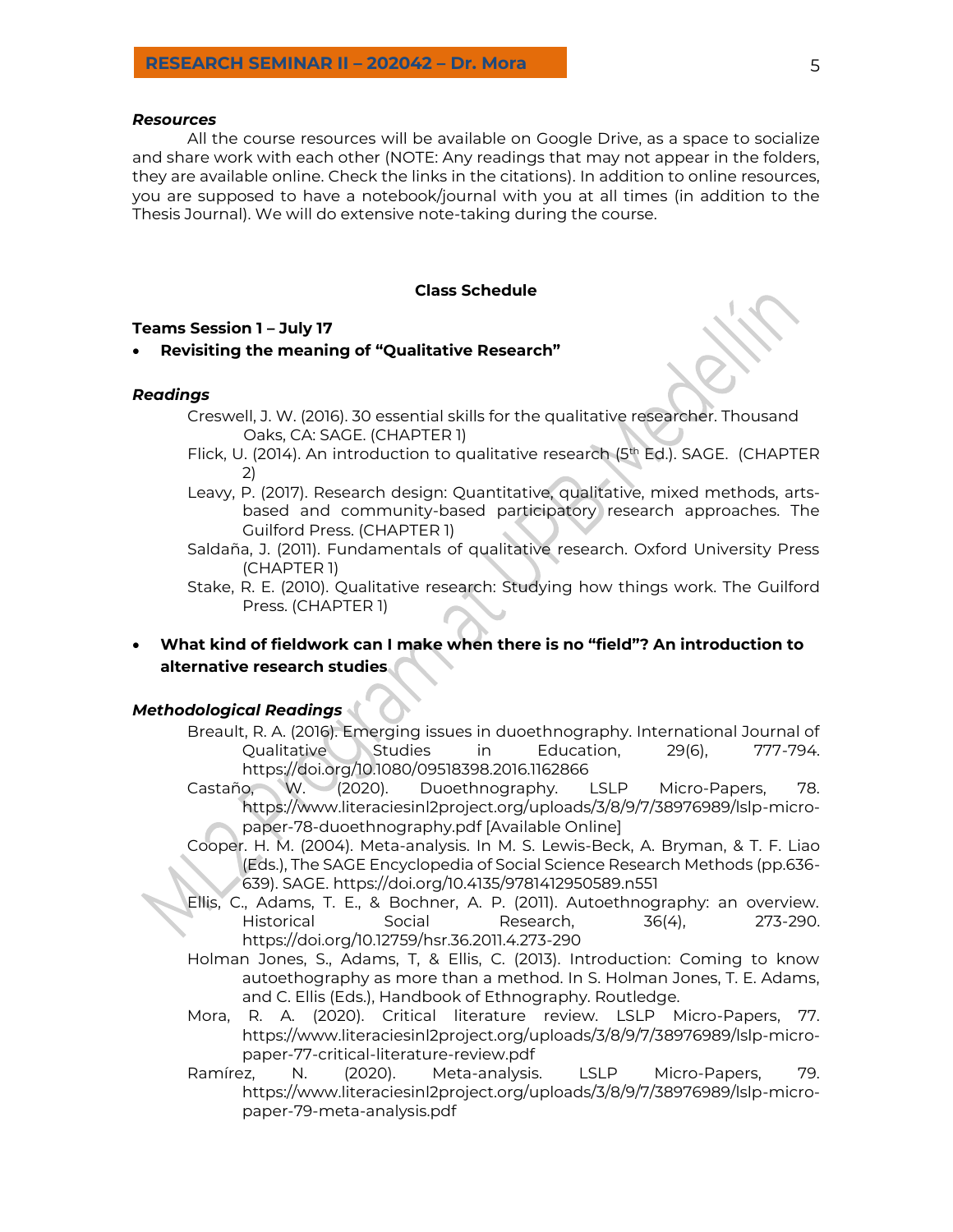- Sandelowski, M. (2011). Qualitative meta-analysis. In M. S. Lewis-Beck, A. Bryman, & T. F. Liao (Eds.), The SAGE Encyclopedia of Social Science Research Methods (pp.892-894). SAGE.<https://doi.org/10.4135/9781412950589>
- Sawyer, R. D. & Norris, J. (2013). Duoethnography. Oxford University Press (CHAPTER 1)
- Schreiber, J. (2008). Meta-analysis. In L. M. Given (Ed.), The SAGE Encyclopedia of Qualitative Research Methods (p. 507). SAGE. <https://doi.org/10.4135/9781412963909.n261>
- Thorne, S. E. (2008). Meta-synthesis. In L. M. Given (Ed.), The SAGE Encyclopedia of Qualitative Research Methods (pp. 511-513). SAGE. <http://doi.org/10.4135/9781412963909.n265>
- Timulak, L. (2014). Qualitative meta-analysis. In U. Flick (Ed.), The SAGE Handbook of Qualitative Data Analysis (pp. 481-495). SAGE. <https://doi.org/10.4135/9781446282243.n33>
- Walsh, D., & Downe, S. (2005). Meta-synthesis method for qualitative research: a literature review. Journal of Advanced Nursing, 50(2), 204-211.

#### *Examples*

- Castaño Ramírez, W. & Londoño Mazo, J. M. (2019). A duoethnography of gamers as second language learners and teachers: Translating, polylanguaging, and translanguaging. [Senior Thesis]. Universidad Pontificia Bolivariana. <https://repository.upb.edu.co/handle/20.500.11912/4933> [Available Online]
- Denzin, N. K. (2003). Performing [auto]ethnography politically. The Review of Education, Pedagogy, and Cultural Studies, 25, 257-278. <https://doi.org/10.1080/10714410390225894>
- Forber-Pratt, A. J. (2015a). "It's not like you're going to college anyway!": A performative autoethnography. In R. Berger & L. Lorenz (Eds.), Disability and Qualitative Inquiry: Methods for Rethinking an Ableist World (pp. 175- 207). Ashgate.
- Forber-Pratt, A. J. (2015b). "You're going to do what?" Challenges of autoethnography in the academy. Qualitative inquiry, 21(9), 821-835. doi:10.1177/1077800415574908
- Ke, F. (2011). A qualitative meta-analysis of computer games as learning tools. In Gaming and simulations: Concepts, methodologies, tools and applications (pp. 1619-1665). IGI Global. [http://eportfolio.lib.ksu.edu.tw/user/T/0/T093000259/repository/Fengfeng-](http://eportfolio.lib.ksu.edu.tw/user/T/0/T093000259/repository/Fengfeng-A%20qualitative%20meta%20analysis%20of%20computer%20games%20as%20learning%20tools.pdf)[A%20qualitative%20meta%20analysis%20of%20computer%20games%20a](http://eportfolio.lib.ksu.edu.tw/user/T/0/T093000259/repository/Fengfeng-A%20qualitative%20meta%20analysis%20of%20computer%20games%20as%20learning%20tools.pdf) [s%20learning%20tools.pdf](http://eportfolio.lib.ksu.edu.tw/user/T/0/T093000259/repository/Fengfeng-A%20qualitative%20meta%20analysis%20of%20computer%20games%20as%20learning%20tools.pdf)
- Mirra, N., & Garcia, A. (2020). In search of the meaning and purpose of 21st‐century literacy learning: A critical review of research and practice. Reading Research Quarterly. Advance online publication. <https://doi.org/10.1002/rrq.313>
- Mora, R. A. (2004). A framework for additive ESL/Bilingual Education instruction in urban schools: A reflection on the United States situation. HOW, A Colombian Journal for Teachers of English, 11, 55-74. [https://www.howjournalcolombia.org/index.php/how/article/view/179/228/](https://www.howjournalcolombia.org/index.php/how/article/view/179/228/view/179/228) [view/179/228](https://www.howjournalcolombia.org/index.php/how/article/view/179/228/view/179/228)
- Mesa Escobar, H. F. (2019). Coming to terms with my teaching self: exploring the interplay between my personal and professional identity [Unpublished master's thesis]. Universidad Pontificia Bolivariana.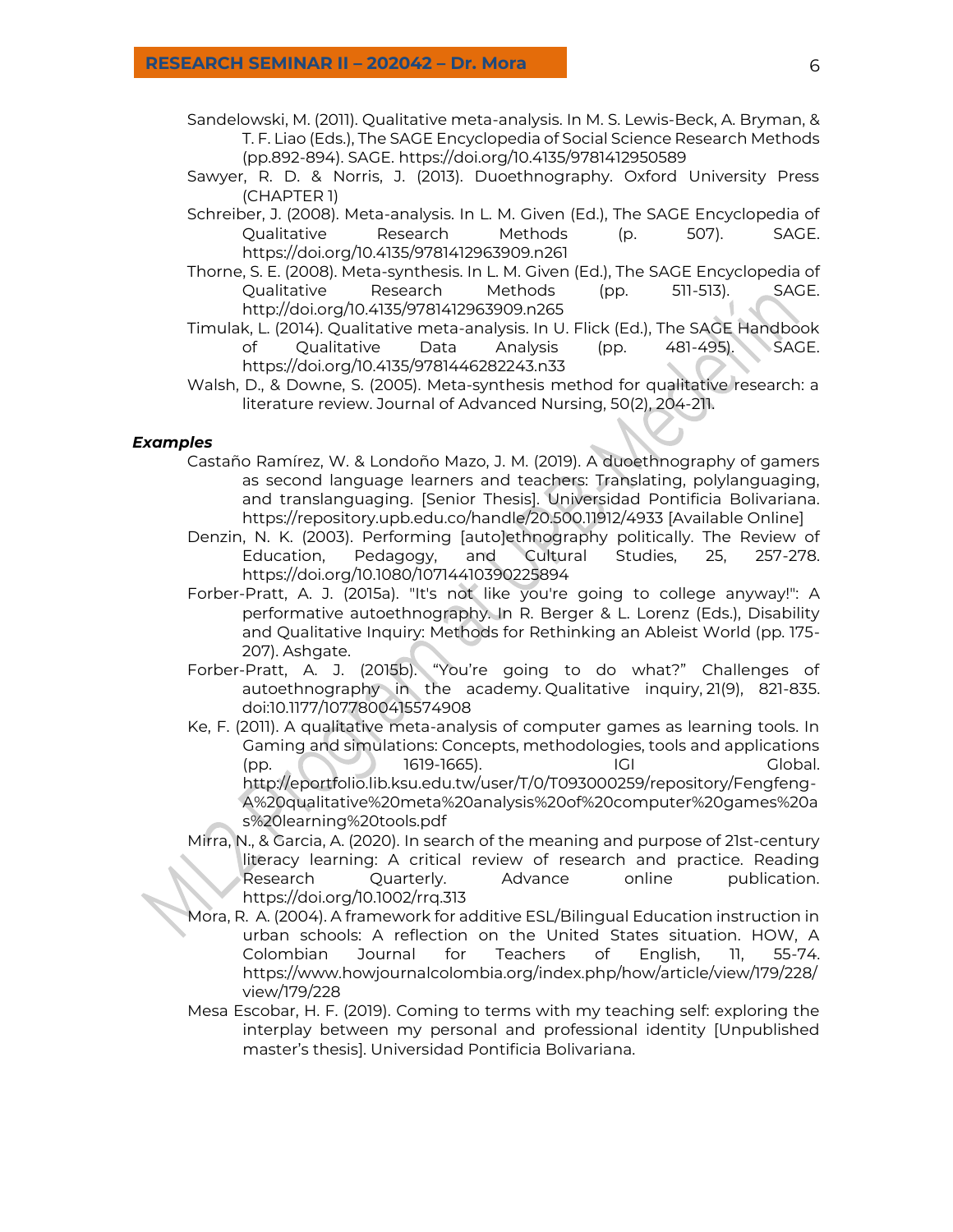#### *Supplementary Readings (about the research proposal and ML2)*

- Bui, Y. N. (2013). How to write a master's thesis (2<sup>nd</sup> Ed.). Thousand Oaks, CA: SAGE. (CHAPTER 1)
- Mora, R. A. & Golovátina-Mora, P. (2017). A new model for reflexivity and advocacy for master's-level EIL in-service programs in Colombia: The notion of "learning and teaching processes in second languages". In A. Matsuda (Ed.), Preparing teachers to teach English as an International Language (pp. 35-50). Multilingual Matters. [https://doi.org/10.21832/9781783097036-](https://doi.org/10.21832/9781783097036-005) [005](https://doi.org/10.21832/9781783097036-005)
- Mora, R. A. (2015d). La investigación cualitativa como continuum multidimensional. ML2 Working Papers/Documentos de Trabajo ML2, 3. [http://www.literaciesinl2project.org/uploads/3/8/9/7/38976989/document](http://www.literaciesinl2project.org/uploads/3/8/9/7/38976989/documento_de_trabajo_ml2_3_-_r._a._mora.pdf) [o\\_de\\_trabajo\\_ml2\\_3\\_-\\_r.\\_a.\\_mora.pdf](http://www.literaciesinl2project.org/uploads/3/8/9/7/38976989/documento_de_trabajo_ml2_3_-_r._a._mora.pdf) [Available Online]

## **Teams Session 2 – July 18**

#### **The Methodology Section of your thesis**

### *Readings*

- Foster, D. J., Hays. T., & Alter, F. (2013). Facing the methodological challenges of reusing previously collected data in a qualitative inquiry. Qualitative Research Journal, 13(1), 33-48.<https://doi.org/10.1108/14439881311314522>
- Gaus, N. (2017). Selecting research approaches and research designs: A reflective essay. Qualitative Research Journal, 17(2), 99-112. [https://doi.org/10.1108/QRJ-](https://doi.org/10.1108/QRJ-07-2016-0041)[07-2016-0041](https://doi.org/10.1108/QRJ-07-2016-0041)
- Leavy, P. (2017). Research design: Quantitative, qualitative, mixed methods, artsbased, and community-based participatory research approaches. The Guilford Press. (CHAPTER 5)
- Probst, B. (2016). Both/and: Researcher as participant in qualitative inquiry. Qualitative Research Journal, 16(2), 149-158. [https://doi.org/10.1108/QRJ-06-](https://doi.org/10.1108/QRJ-06-2015-0038) [2015-0038](https://doi.org/10.1108/QRJ-06-2015-0038)
- Rimando, M., Brace, A. M., Namageyo-Funa, A., Parr, T. L., Sealy, D-A., Davis, T. L., Martinez, L. M., & Christiana, R. W. (2015). Data collection challenges and recommendations for early career researchers. The Qualitative Report, The Qualitative Report, 20(12), 2025-2036. <http://nsuworks.nova.edu/tqr/vol20/iss12/8>
- Saldaña, J. (2011). Fundamentals of qualitative research. Oxford University Press (CHAPTER 3)
- Stake, R. E. (2010). Qualitative research: Studying how things work. The Guilford Press. (CHAPTER 5)

#### *Media*

Kay, R. (2016). Methods section – Thesis. Retrieved from <https://www.youtube.com/watch?v=oJ7BjVGwIlA>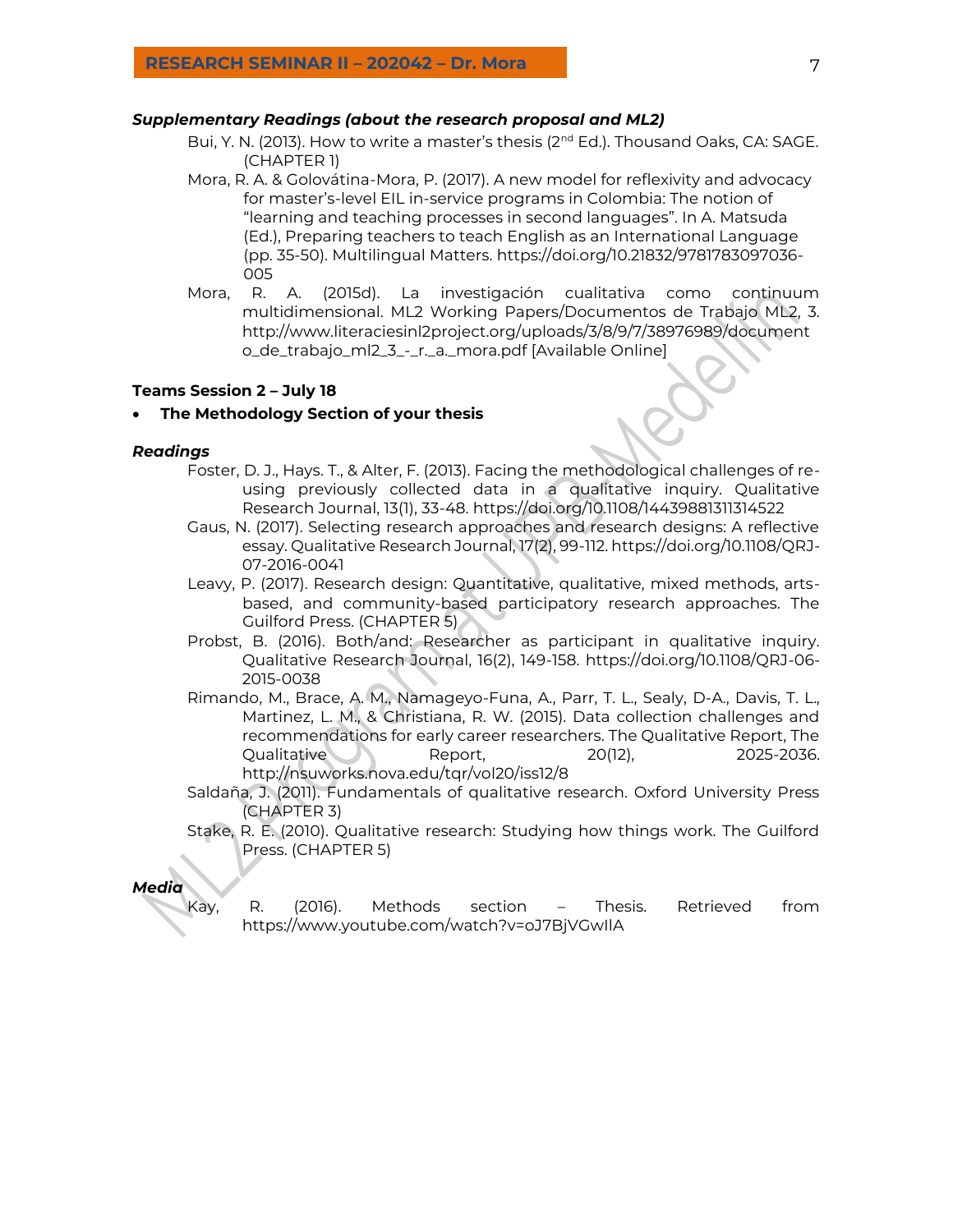### **Independent Work Session 1 – July 24 and 25**

#### **Updating your Statement of the Problem, Purpose, and Research Question**

#### *Supplementary Readings*

- Agee, J. (2009). Developing qualitative research questions: A reflective process. International Journal of Qualitative Studies in Education, 22(4), 431-447. <https://doi.org/10.1080/09518390902736512>
- Creswell, J. W. (2016). 30 essential skills for the qualitative researcher. SAGE. (CHAPTERS 11 and 12)
- Kross, J., & Giust, A. (2019). Elements of research questions in relation to qualitative inquiry. The Qualitative Report, 24(1), 24-30. <https://nsuworks.nova.edu/tqr/vol24/iss1/2>
- Luneburg, F. C., & Irby, B. J. (2008). Writing a successful thesis or dissertation: Tips and strategies for students in the social and behavioral sciences. Corwin Press.<https://doi.org/10.4135/9781483329659.n6>(CHAPTER 1).
- Luneburg, F. C., & Irby, B. J. (2008). Writing a successful thesis or dissertation: Tips and strategies for students in the social and behavioral sciences. Corwin Press.<https://doi.org/10.4135/9781483329659.n1> (CHAPTER 6)
- Macintosh, R., Bartunek, J. M., Bhatt. M. & MacLean, D. (2016). I never promised you a rose garden: When research questions ought to change. Research in Organizational Change and Development, 24, 47-82. <https://doi.org/10.1108/S0897-301620160000024012>
- Neri de Souza, F., Neri, D. C., & Costa, A. P. (2016). Asking questions in the qualitative research context. The Qualitative Report, 21(13), 6-18. <http://nsuworks.nova.edu/tqr/vol21/iss13/2>
- Roberts, C. M. (2010). The dissertation journey: A practical and comprehensive guide to planning, writing, and defending your dissertation. Corwin Press. <https://doi.org/10.4135/9781452219219.n4>(CHAPTER 4)
- Stake, R. E. (2010). Qualitative research: Studying how things work. The Guilford Press. (CHAPTER 4)

#### *Supplementary Media*

- Luther, B. (2012a). Research problem and purpose statement. <http://www.youtube.com/watch?v=fbwxQBLrkfc>
- Luther, B. (2012b). Research question development. <http://www.youtube.com/watch?v=FiwQaP0pnjI>

George Mason University (2011). Writing a research question. [http://www.youtube.com/watch?v=XXkiCE\\_MBLM](http://www.youtube.com/watch?v=XXkiCE_MBLM)

Sevillano, L. (2010). The research proposal. <http://www.youtube.com/watch?v=zJ8Vfx4721M>

### **Teams Session 3 – Friday, July 31**

- **Data collection procedures I (discussions and practical demonstrations)**
	- o **Fieldwork**
	- o **Observations**
	- o **Field Notes**
	- o **Interviews**
	- o **Artifacts**
	- o **Documents and archival data**
	- o **Research Studies as Data (for Critical Lit Reviews and Meta-analyses)**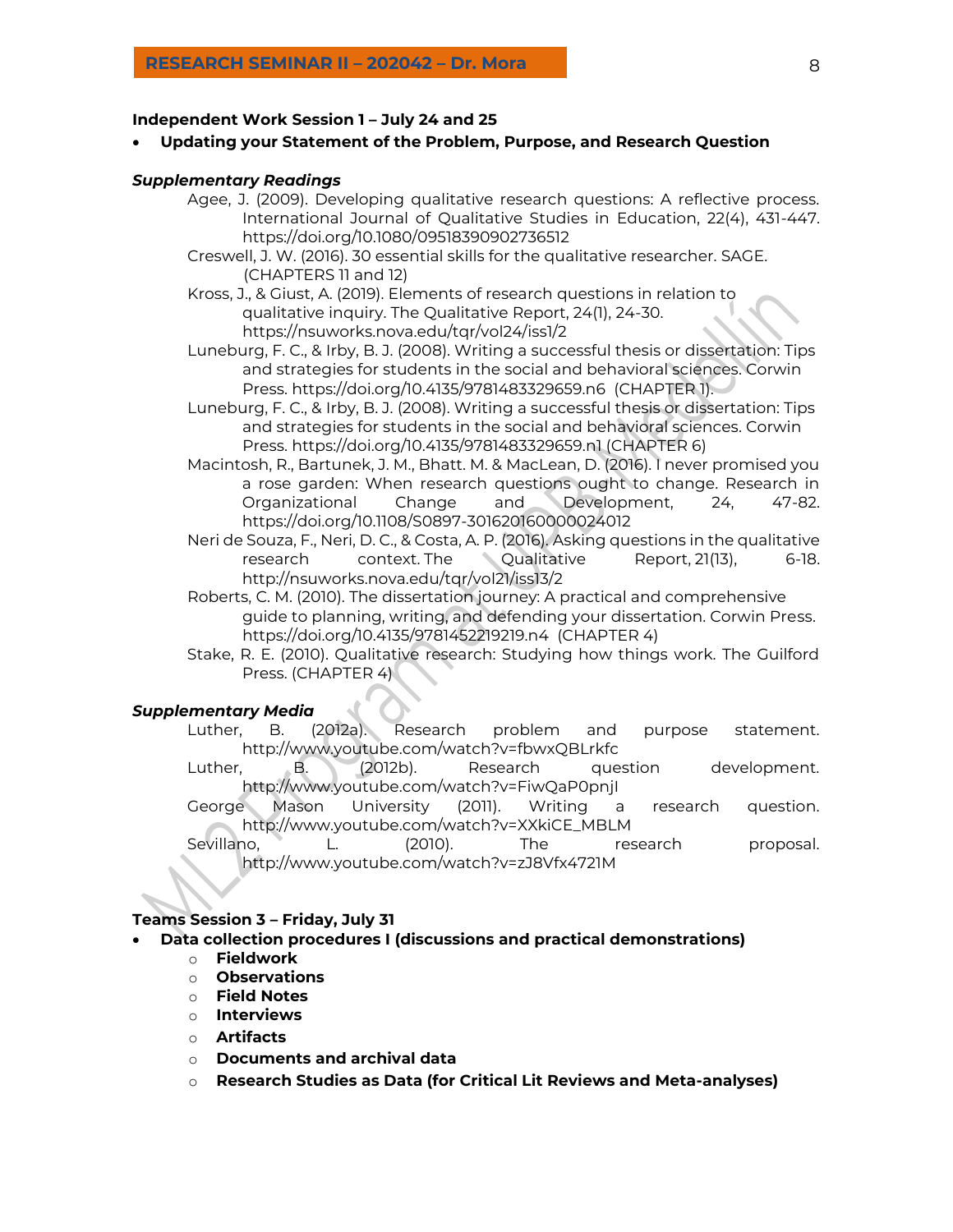### *Readings*

- Blommaert, J. & Dong, J. (2010). Ethnographic fieldwork: A beginner's guide. Bristol, UK: Multilingual Matters. (pp. 29-42)
- Bowen, G. A. (2009). Document analysis as a qualitative research method.

Qualitative Research Journal 9(2), 27-40.

<https://doi.org/10.3316/QRJ0902027>

Conteh, J. & Toyoshima, S. (2005). Researching teaching and learning: Roles, identities and interview process. English Teaching: Practice and Critique, 4(2), 23-34.

- Creswell, J. W. (2016). 30 essential skills for the qualitative researcher. Thousand Oaks, CA: SAGE. (CHAPTER 14)
- Creswell, J. W. (2016). 30 essential skills for the qualitative researcher. SAGE. (CHAPTER 15)
- Iacono, J., Brown, A., & Holtham, C. (2009). Research methods: A case example of participant observation. The Electronic Journal of Business Research Methods, 7(1), 39 – 46. Available online at www.ejbrm.com

Lankshear, C. & Knobel, M. (2004). A handbook for teacher research: From design to implementation. New York, NY: Open University Press. (CHAPTER 9)

- Polkinghorne, D. E. (2005). Language and meaning; Data collection in qualitative research. Journal of Counseling Psychology, 52(2), 173-145. https;//doi.org/10.1037/0022-0167.52.2.137
- Saldaña, J. (2011). Fundamentals of qualitative research. Oxford University Press (CHAPTER 2)
- Saldaña, J. (2011). Fundamentals of qualitative research. Oxford, UK: Oxford University Press (CHAPTER 2)
- Tanggaard, L. (2009). The research interview as a dialogical context for the production of social life and personal narratives. Qualitative Inquiry, 15(9), 1498-1515.<https://doi.org/10.1177/1077800409343063>
- Yin, R. K. (2011). Qualitative research: From start to finish. The Guilford Press. (CHAPTER 7)

#### *Media*

Curry, L. (2015b). Fundamentals of qualitative research methods: Interviews. <https://www.youtube.com/watch?v=6PhcglOGFg8>

MeanThat (2016a). 5.3 Unstructured, semi-structured and structured interviews. <https://www.youtube.com/watch?v=gzwGEBJGz8s>

MeanThat (2016b). Participant observation and structured observation.

<https://www.youtube.com/watch?v=hGB4WdfEXRU>

### **Teams Session 4 – Saturday, August 1**

**Virtual Fieldwork Activity (see handout for details)**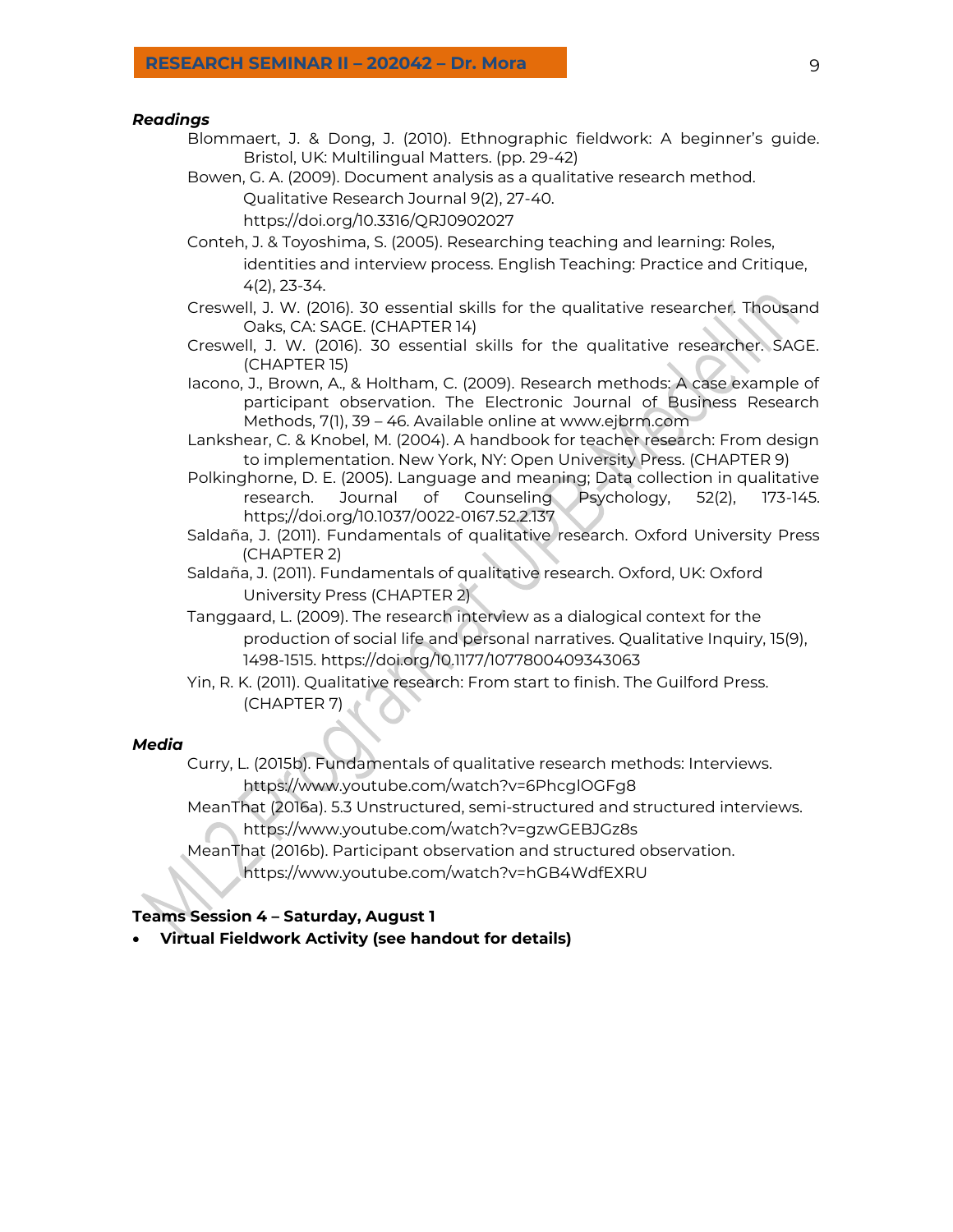# **Independent Work Session 2 – August 8 and 14**

- **Reloading your conceptual framework**
- **August 14 (Friday) – Advisory Session for ML2/UNICA (8 students)**

# *Supplementary Readings*

- Collins, C. S., & Stockton, C. M. (2018). The central role of theory in qualitative research. International Journal of Qualitative Methods, 17(1), 1-10. <https://doi.org/1609406918797475>
- Dressman, M. (2008). Using social theory in educational research: A practical guide. Routledge. (CHAPTER 3)
- Jabareen, Y. (2009). Building a conceptual framework: Philosophy, definitions, and procedure. International Journal of Qualitative Methods, 8(4), 49-62.
- Rallis, S. F. (2018). Conceptual framework. In B. B. Frey (Ed.), The SAGE Encyclopedia of Educational Research, Measurement, and Evaluation (pp. 355-356). SAGE. <https://doi.org/10.4135/9781506326139.n134>
- Ravitch, S. M., & Carl, N. M. (2015). Qualitative research: Bridging the conceptual, theoretical, and methodological. SAGE. (CHAPTER 2)
- Stinson, D. W. (2009). The proliferation of theoretical paradigms quandary: How one novice researcher used eclecticism as a solution. The Qualitative Report, 14(3), 498-523. <http://www.nova.edu/ssss/QR/QR14-3/stinson.pdf>

# *Supplementary Media*

Demers, K., Strom, K., Weiser, G., & Mora, R. A. (2020, March 278). Conceptual Frameworks [Webinar]. LSLP in Session, 10.<https://youtu.be/Fd2op8xjoro> Desjardins, F. J. (2010). Theoretical framework. <http://www.youtube.com/watch?v=EcnufgQzMjc> Rockinson-Szapkiw, A. (2013). Theoretical framework. [http://www.youtube.com/watch?v=VkiKK8sj\\_bs](http://www.youtube.com/watch?v=VkiKK8sj_bs)

# **Teams Session 5 – Saturday, August 15**

- **Data analysis I: Conceptual considerations**
	- o **Categories**
	- o **Coding and data reduction**
	- o **Why "triangulation" when you can do "polyangulation"?**

# *Readings*

Hsu, T-c. (2005). Research methods and data analysis procedures used by educational researchers. International Journal of Research and Method in Education, 28(2), 109-133.<https://doi.org/1080/01406720500256194>

Ortlipp, M. (2008). Keeping and using reflective journals in the qualitative

research process. The Qualitative Report, 13(4), 695-705.

<http://www.nova.edu/ssss/QR/QR13-4/ortlipp.pdf>

Peshkin, A. (2000). The nature of interpretation in qualitative research.

Educational Researcher, 29(9), 5-9.

<https://doi.org/10.3102/0013189X029009005>

Saldaña, J. (2013). The coding manual for qualitative researchers (2<sup>nd</sup> Ed.). SAGE. (CHAPTER 1)

Srivastava, P. & Hopwood, N. (2009). A practical iterative framework for qualitative data analysis. International Journal of Qualitative Methods, 8(1), 76-84. <https://doi.org/10.1177/160940690900800107>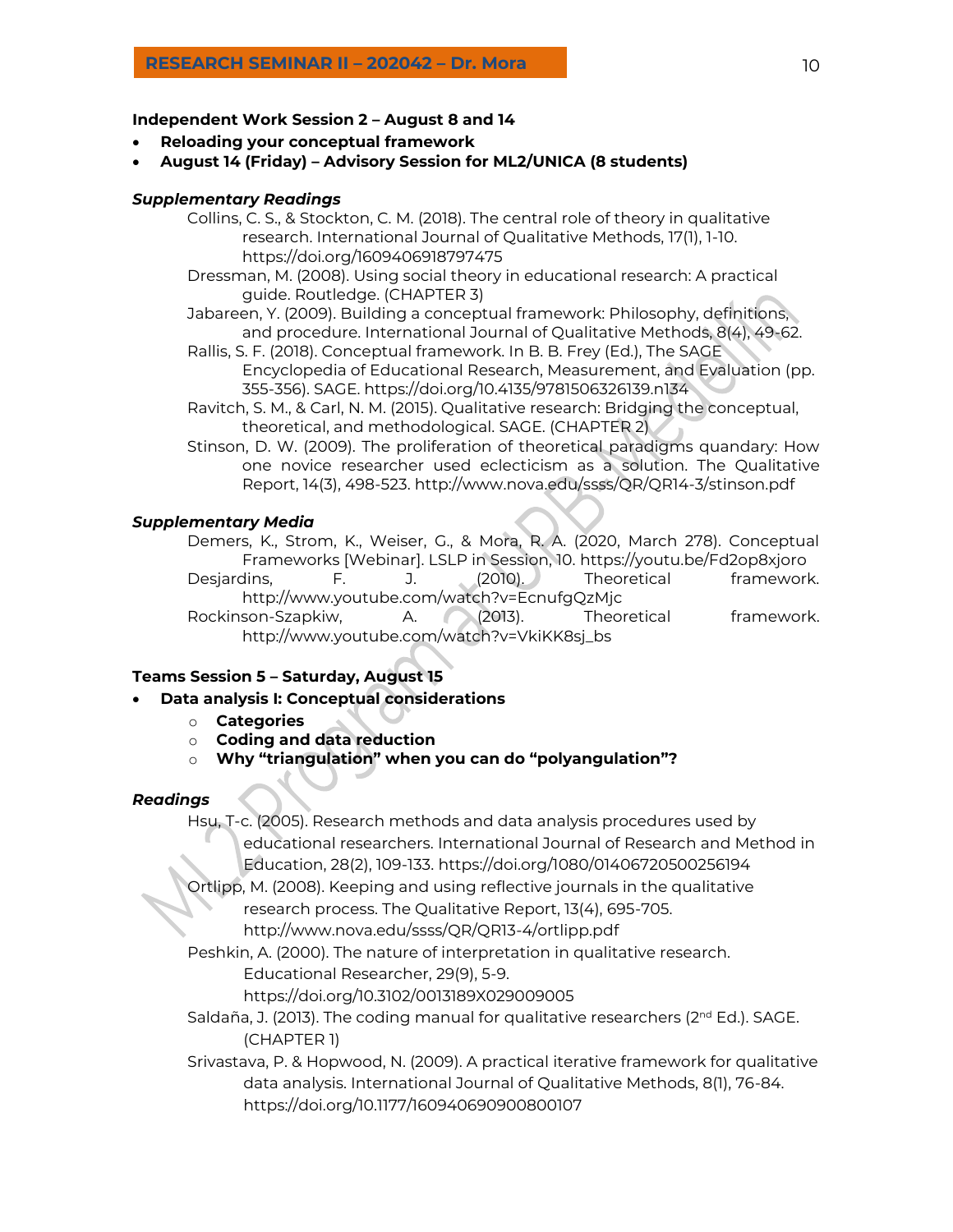- Stake, R. E. (2010). Qualitative research: Studying how things work. The Guilford Press. (CHAPTER 8)
- Watkins, D. C. (2017). Rapid and rigorous qualitative data analysis: The "RADaR" technique for applied research. International Journal of Qualitative Methods, 16, 1-9[. https://doi.org/10.1177/1609406917712131](https://doi.org/10.1177/1609406917712131)

#### *Media*

Curry, L. (2015a). Fundamentals of qualitative research methods; Data analysis. <https://www.youtube.com/watch?v=opp5tH4uD-w>

| Schulz,                                     |  | (2012). | Analysing | vour | interviews. |
|---------------------------------------------|--|---------|-----------|------|-------------|
| https://www.youtube.com/watch?v=59GsjhPolPs |  |         |           |      |             |

#### **Data analysis II: Trustworthiness**

## *Readings*

- Carlson, J. A. (2010). Avoiding traps in member checking. The Qualitative Report, 15(5), 1102-1113.<http://www.nova.edu/ssss/QR/QR15-5/carlson.pdf>
- Creswell, J. W. (2016). 30 essential skills for the qualitative researcher. SAGE. (CHAPTER 22)

#### *Media*

Communication Research Methods (2015). Quality of qualitative research. <https://www.youtube.com/watch?v=IJSnSLCVsP0>

#### **Teams Session 6 – Friday, August 21**

# **Other elements of research design:**

- o **Limitations**
- o **Role of the researcher**
- o **Proposed timeline**
- o **Ethical issues**

#### *Readings*

- Cieurzo, C., & Keitel, M. A. (1999). Ethics in qualitative research. In M. Kopala & L. A. Suzuki (Eds.), Using Qualitative Methods in Psychology (pp. 64-76). SAGE. <https://doi.org/10.4135/9781452225487.n6>
- Costley, C. & Gibbs, P. (2006). Researching others: Care as an ethic for practitioner researchers. Studies in Higher Education, 31(1), 89-98. <https://doi.org/0.1080/03075070500392375>
- Denzin, N. K. (2010). The qualitative manifesto: A call to arms. Left Coast Press. (APPENDIX TWO)
- Levy, N. (2016) Emotional landscapes; discomfort in the field. Qualitative Research Journal, 16(1), 39-50.<https://doi.org/10.1108/QRJ-08-2014-0036>
- Lindorff, M. (2010). Ethics, ethical human research and human research ethics committees. Australian Universities Review, 52(1), 51-59. <https://files.eric.ed.gov/fulltext/EJ877047.pdf>
- Preissle, J. (2008). Ethics. In L. M. Given (Ed.), The SAGE Encyclopedia of Qualitative Research Methods (pp. 274-277). SAGE. <https://doi.org/10.4135/9781412963909.n140>
- Rager, K. B. (2005). Self-care and the qualitative researcher: When collecting data can break your heart. Educational Researcher, 34(4), 23-27. <https://doi.org/10.3102/0013189X034004023>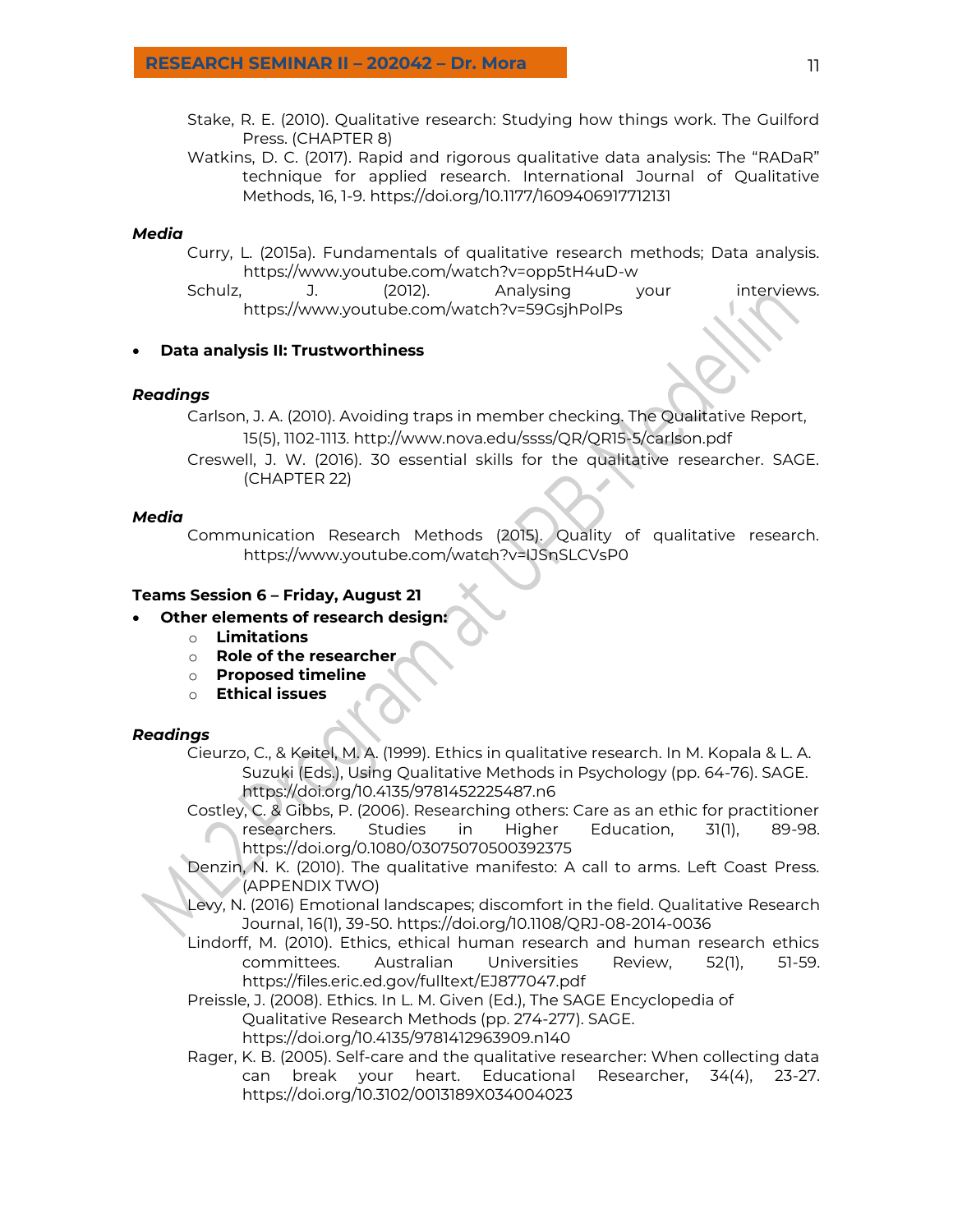Sherry, E. (2013). The vulnerable researcher: Facing the challenges of sensitive research. Qualitative Research Journal, 13(3), 278-288. <https://doi.org/10.1108/QRJ-10-2012-0007>

# **Writing up your research study:**

- o **Research proposal**
- o **The Thesis itself**
- o **Presentations and publications**

### *Readings*

- Cameron, J., Nairn, K., & Higgins, J. (2009). Demystifying academic writing: Reflections on emotions, know-how and academic identity. Journal of Geography in Higher Education, 33(2), 269-284. <https://doi.org/10.1080/03098260902734943>
- Golding, C. (2017). Advice for writing a thesis (based on what examiners do). Open Review of Educational Research, 4(1), 46-60. <https://doi.org/10.1080/23265507.2017.1300862>
- Gullion, J. S. (2015). Writing Ethnography. Sense Publishers. (SELECTED CHAPTERS)
- Ravikumar, C. P. (2000). On writing a thesis. IETE Journal of Education, 41(1-2), 45- 52[. https://doi.org/10.1080/09747338.2000.11415721](https://doi.org/10.1080/09747338.2000.11415721)

## **Independent Work Session 3 – August 22 and 28**

**Expanding your literature review and your methodology**

- **August 22 (Saturday) – Advisory Session for ML2/UNICA (8 students)**
- **August 28 (Friday) – Advisory for Cohort 7 & 8 Students**

# *Readings*

- Blair, L. (2016). Writing a Graduate Thesis or Dissertation. Sense Publishers. (CHAPTER 4)
- Boote, D. N., & Beile, P. (2005). Scholars before researchers: On the centrality of the dissertation literature review in research preparation. Educational Researcher, 34(6), 3-15.<https://doi.org/10.3102/0013189X034006003>
- Creswell, J. W. (2016). 30 essential skills for the qualitative researcher. SAGE. (CHAPTER 8)
- Gill, S. L. (2017). Reading qualitative research. Journal of Human Lactation, 33(4), 670-671.<https://doi.org/10.1177/0890334417726315>
- Luneburg, F. C., & Irby, B. J. (2008). Writing a successful thesis or dissertation: Tips and strategies for students in the social and behavioral sciences. Corwin Press. https:// doi.org/10.4135/9781483329659.n7 (CHAPTER 7)
- Stake, R. E. (2010). Qualitative research: Studying how things work. The Guilford Press. (CHAPTER 6)

#### *Media*

- Mora, R. A. (2020, March 28). Literature review Part 1: definition and purpose. LSLP in Session, 11. [https://youtu.be/r\\_UUafk\\_ljQ](https://youtu.be/r_UUafk_ljQ)
- Langtiw, C. L., Wozolek, B., & Mora, R. A. (2020, March 28). Literature review Part 2: crafting your lit review. LSLP in Session, 11[. https://youtu.be/reZwHHKz-Bo](https://youtu.be/reZwHHKz-Bo) Hernando-Llórens, B. (2020, March 29). Literature review – Part 3: Final thoughts. LSLP in Session, 11.<https://youtu.be/waHh3iRpuME>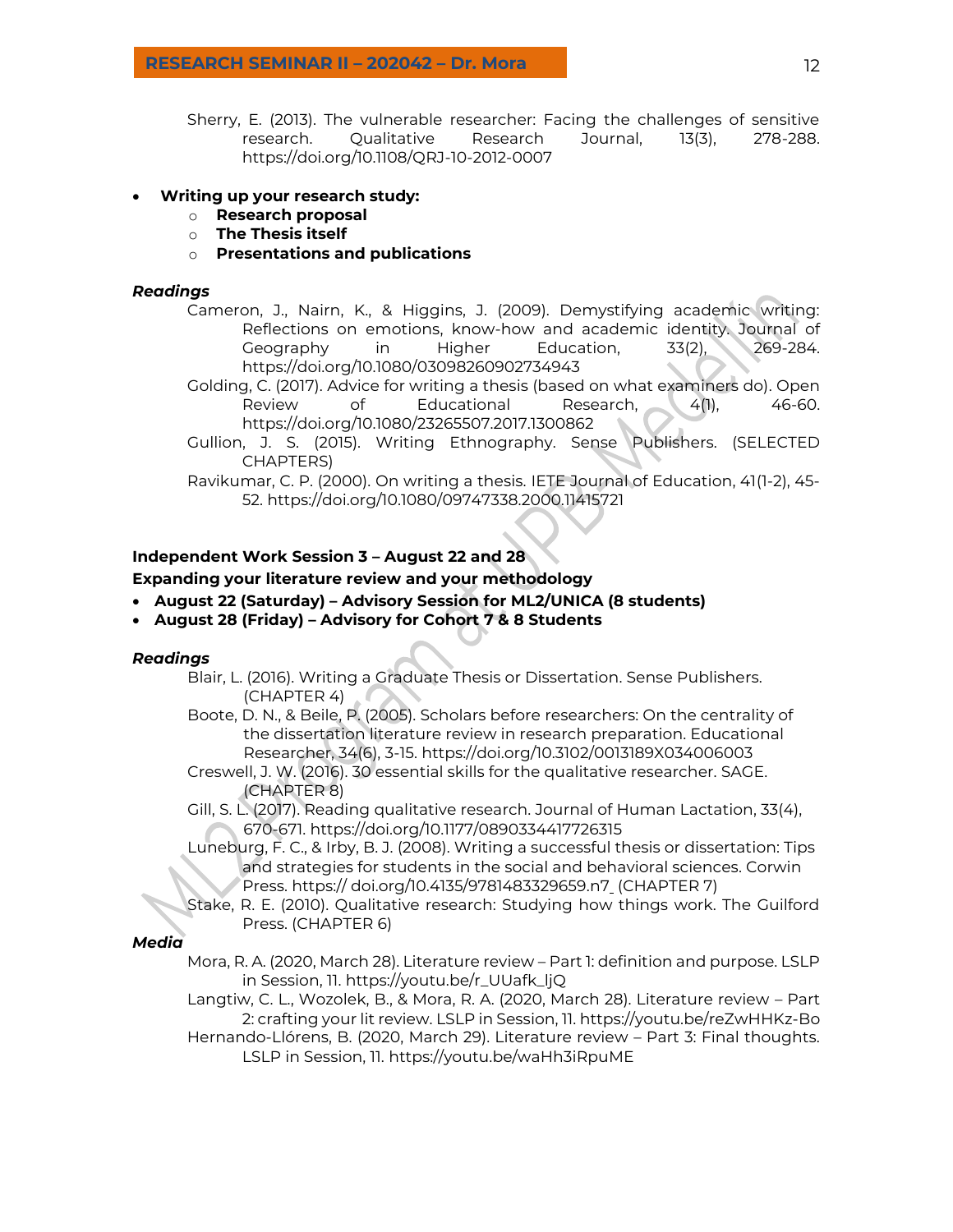## **Appendix A: Baseline Resources for this Class**

*Suggested books on qualitative research* (NOTE: These are books we recommend for your personal libraries. Buying them is not mandatory!):

- American Psychological Association (2020). Publication manual of the American Psychological Association (7th Ed.). APA. [\(https://www.bookdepository.com/Publication-Manual-American-Psychological-](https://www.bookdepository.com/Publication-Manual-American-Psychological-Association-American-Psychological-Association/9781433832161?ref=grid-view&qid=1595382046796&sr=1-1)[Association-American-Psychological-Association/9781433832161?ref=grid](https://www.bookdepository.com/Publication-Manual-American-Psychological-Association-American-Psychological-Association/9781433832161?ref=grid-view&qid=1595382046796&sr=1-1)[view&qid=1595382046796&sr=1-1\)](https://www.bookdepository.com/Publication-Manual-American-Psychological-Association-American-Psychological-Association/9781433832161?ref=grid-view&qid=1595382046796&sr=1-1)
- Bhattacharya, K. (2017). Fundamentals of qualitative research: A practical guide. Routledge. [\(https://www.bookdepository.com/Fundamentals-Qualitative-Research-Kakali-](https://www.bookdepository.com/Fundamentals-Qualitative-Research-Kakali-Bhattacharya/9781611321333?ref=grid-view&qid=1595382078076&sr=1-2)[Bhattacharya/9781611321333?ref=grid-view&qid=1595382078076&sr=1-2\)](https://www.bookdepository.com/Fundamentals-Qualitative-Research-Kakali-Bhattacharya/9781611321333?ref=grid-view&qid=1595382078076&sr=1-2)
- Bui, Y. N. (2019). How to write a master's thesis (3rd Ed.). SAGE. (https://www.bookdepository.com/How-Write-Masters-Thesis-Yvonne-N-Bui/9781506336091?ref=grid-view&qid=1595382111096&sr=1-1) )
- Creswell, J. W. (2016). *30 essential skills for the qualitative researcher.* SAGE. [\(https://www.bookdepository.com/30-Essential-Skills-for-Qualitative-Researcher-John-](https://www.bookdepository.com/30-Essential-Skills-for-Qualitative-Researcher-John-W-Creswell/9781452216867?ref=grid-view&qid=1595382373155&sr=1-1)[W-Creswell/9781452216867?ref=grid-view&qid=1595382373155&sr=1-1\)](https://www.bookdepository.com/30-Essential-Skills-for-Qualitative-Researcher-John-W-Creswell/9781452216867?ref=grid-view&qid=1595382373155&sr=1-1)
- Luneburg, F. C., & Irby, B. J. (2008). Writing a successful thesis or dissertation: Tips and strategies for students in the social and behavioral sciences. SAGE. [https://sk-sagepub](https://sk-sagepub-com.consultaremota.upb.edu.co/books/writing-a-successful-thesis-or-dissertation)[com.consultaremota.upb.edu.co/books/writing-a-successful-thesis-or-dissertation](https://sk-sagepub-com.consultaremota.upb.edu.co/books/writing-a-successful-thesis-or-dissertation) (NOTE: You can access this book directly from our database via the SAGE Ebooks catalog!)
- Leavy, P. (2017). *Research design: Quantitative, qualitative, mixed methods, arts-based, and community-based participatory research approaches.* The Guilford Press. [\(https://www.bookdepository.com/Research-Design-Patricia-](https://www.bookdepository.com/Research-Design-Patricia-Leavy/9781462514380?ref=grid-view&qid=1595382161634&sr=1-1)[Leavy/9781462514380?ref=grid-view&qid=1595382161634&sr=1-1\)](https://www.bookdepository.com/Research-Design-Patricia-Leavy/9781462514380?ref=grid-view&qid=1595382161634&sr=1-1)
- Saldaña, J. (2011). *Fundamentals of qualitative research.* Oxford University Press [\(https://www.bookdepository.com/Fundamentals-of-Qualitative-](https://www.bookdepository.com/Fundamentals-of-Qualitative-Research/9780199737956)[Research/9780199737956\)](https://www.bookdepository.com/Fundamentals-of-Qualitative-Research/9780199737956)
- Stake, R. E. (2010). *Qualitative research: Studying how things work.* The Guilford Press. [\(https://www.bookdepository.com/Qualitative-Research-Robert-E-](https://www.bookdepository.com/Qualitative-Research-Robert-E-Stake/9781606235454?ref=grid-view&qid=1595382200492&sr=1-1)[Stake/9781606235454?ref=grid-view&qid=1595382200492&sr=1-1\)](https://www.bookdepository.com/Qualitative-Research-Robert-E-Stake/9781606235454?ref=grid-view&qid=1595382200492&sr=1-1)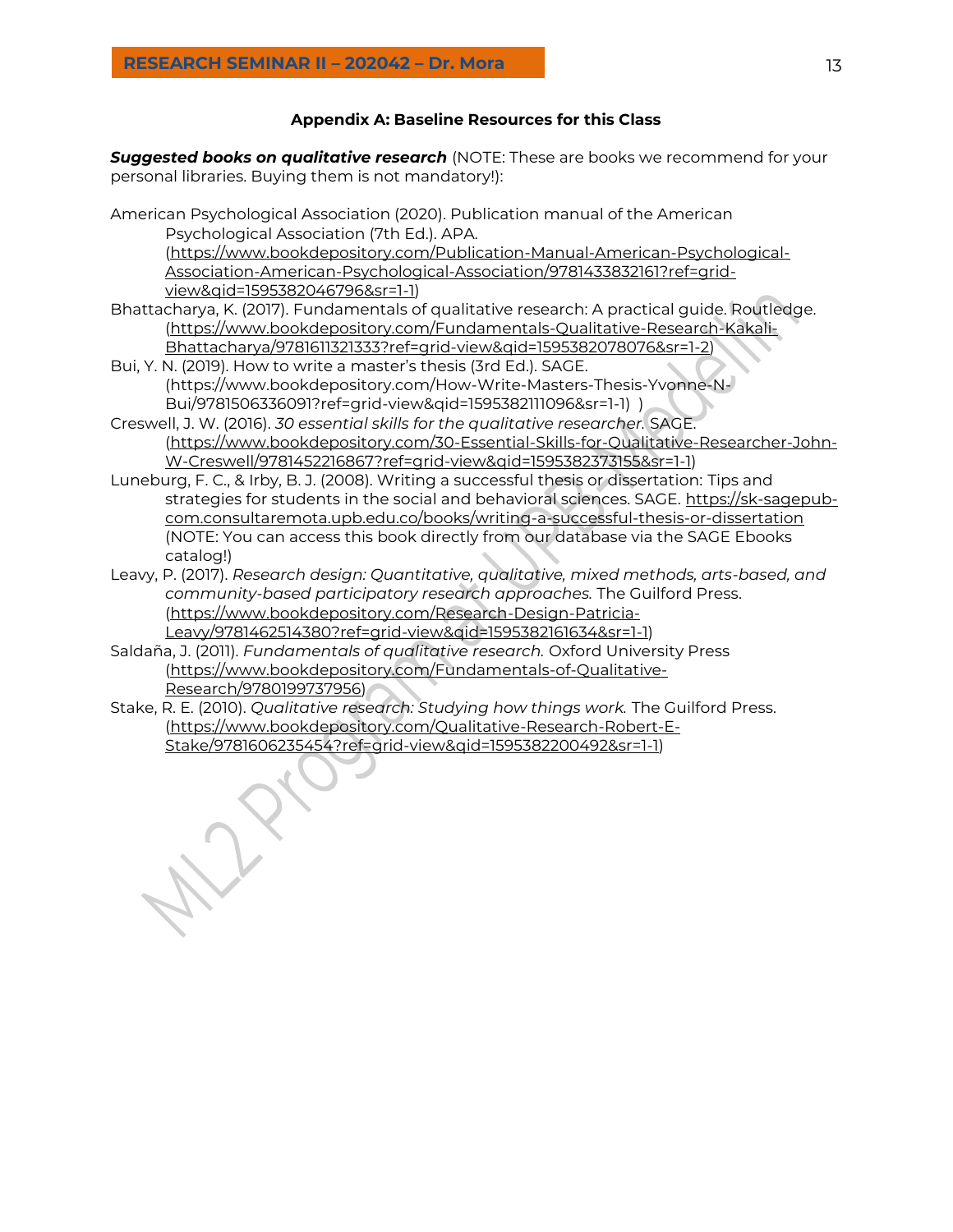# **Appendix B: Additional resources on education and qualitative inquiry**

# **Databases**

- The Directory of Open Access Journals [\(http://doaj.org\)](http://doaj.org/) offers multiple options for you to explore articles free of charge. Just for the topic "language" alone, they have 249 journals available.
- Our campus database [\(http://consultaremota.upb.edu.co\)](http://consultaremota.upb.edu.co/) features plenty of articles on topics related to education and qualitative inquiry. Specifically, we invite you to look at the databases for *EBSCO*, *Taylor & Francis*, *SAGE, Emerald*, *JSTOR* and *SCOPUS*.
- We also recommend looking at the Education Resources Information Center (ERIC – [http://eric.ed.gov\)](http://eric.ed.gov/). You can also find articles and papers on different education and qualitative research topics.
- Google Scholar [\(https://scholar.google.com.co/\)](https://scholar.google.com.co/) and Google Books [\(https://books.google.com.co\)](https://books.google.com.co/) are two valuable resources to search for academic articles on different topics.
- Other sites worth exploring, both for academic searches and to build your own scholarship, include Academia [\(http://academia.edu\)](http://academia.edu/) and Research Gate [\(http://researchgate.net\)](http://researchgate.net/)
- The International Institute of Qualitative Inquiry [\(http://iiqi.org\)](http://iiqi.org/) at the University of Illinois offers several interesting resources for qualitative researchers, including materials, syllabi, and publications.

# **Colombian Peer-reviewed journals**

- PROFILE Journal (Universidad Nacional) <http://revistas.unal.edu.co/index.php/profile/index>
- HOW Journal (ASOCOPI) <http://www.howjournalcolombia.org/index.php/how/index>
- Revista Q (UPB[\) http://revistaq.upb.edu.co/](http://revistaq.upb.edu.co/)
- Latin American Journal of Content and Language Integrated Learning LACLIL (Universidad de la Sabana)<http://laclil.unisabana.edu.co/index.php/LACLIL>
- ENLETAWA Journal (UPTC) [http://revistas.uptc.edu.co/revistas/index.php/enletawa\\_journal](http://revistas.uptc.edu.co/revistas/index.php/enletawa_journal)
- Opening Writing Doors Journal (Universidad de Pamplona) <http://owdj.unipamplona.edu.co/>
- Revista Íkala (Universidad de Antioquia) <http://aprendeenlinea.udea.edu.co/revistas/index.php/ikala>
- Colombian Applied Linguistics Journal (Universidad Distrital) <http://revistas.udistrital.edu.co/ojs/index.php/calj>
- Revista Matices en Lenguas Extranjeras (Universidad Nacional) <http://revistas.unal.edu.co/index.php/male>
- Revista Lenguaje (Universidad del Valle)<http://revistalenguaje.univalle.edu.co/>
- GiST Journal (Universidad UNICA) <http://www.publicacionesunica.com/gist/index.php/gist/index>
- Revista Palabra (UPB-Montería) <http://srvzenu.monteria.upb.edu.co/revistapalabra/>

# **International Open Access journals specialized on qualitative research:**